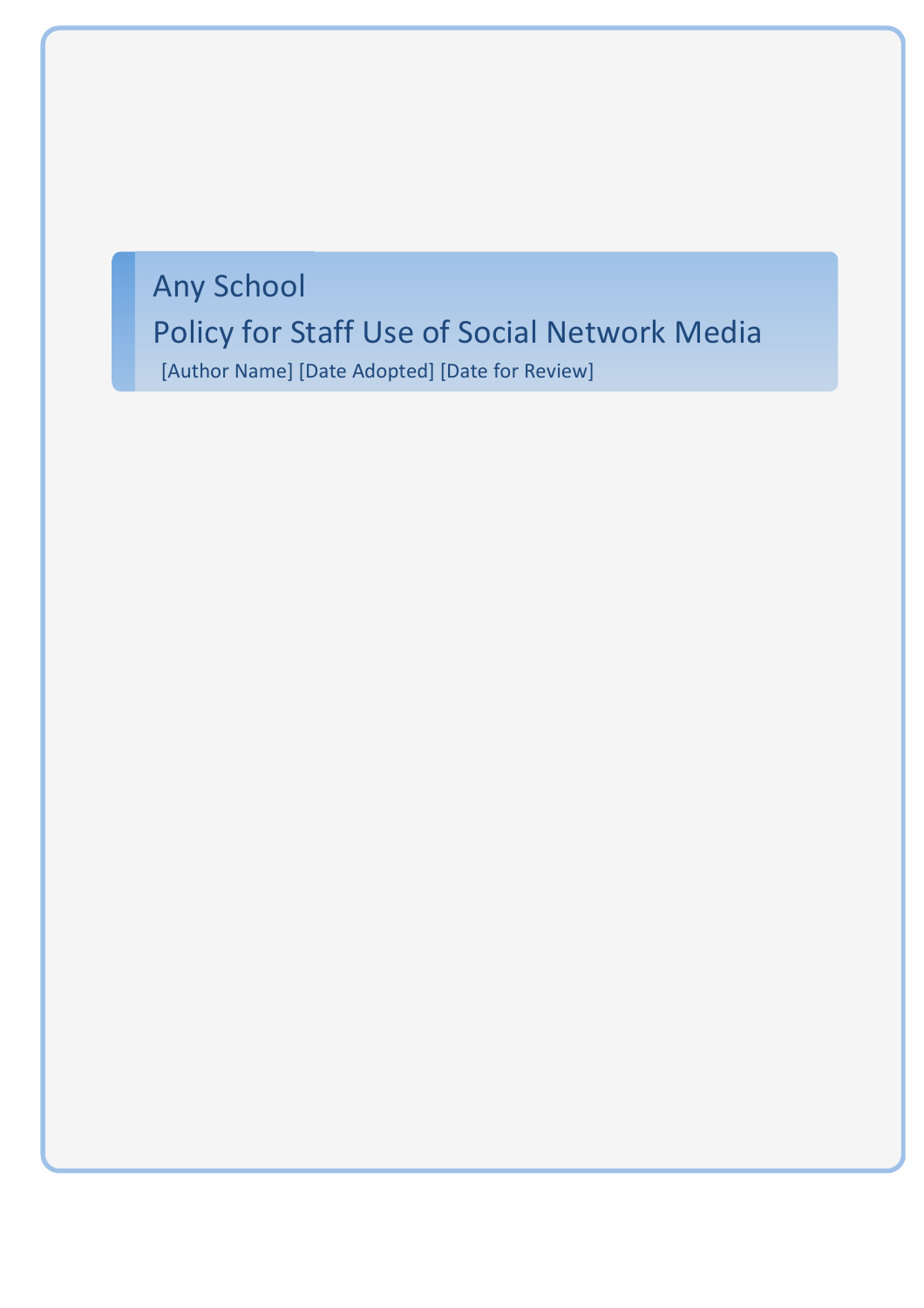# **Introduction**

Social networking activities conducted online outside work, such as blogging (writing personal journals to publicly accessible internet pages), involvement in social networking sites such as Facebook, Myspace or Twitter, and posting material, images or comments on sites such as You Tube can have a negative effect on an organisation's reputation or image.

In addition, XXXXXXX School has a firm commitment to safeguarding children in all aspects of its work. This policy has been written to set out the key principles and code of conduct that we expect of all members of staff with respect to their responsibilities in connection with the use of social networking sites.

## **Key Principles**

- Everyone\* at xxxx School has a responsibility to ensure that they protect the reputation of the school, and to treat colleagues and members of the school with professionalism and respect.
- It is important to protect everyone\* at XXXXXXX from allegations and misinterpretations which can arise from the use of social networking sites.
- Safeguarding children is a key responsibility of all members of staff and it is essential that everyone\* at XXXXXXX considers this and acts responsibly if they are using social networking sites out of school. Anyone working in the school either as a paid employee or volunteer must not communicate with children via social networking.
- This policy relates to social networking outside work. Blogging and accessing social networking sites at work using school equipment is not permitted.
- This policy is not covered by the Chatham House rule and therefore no communications irrespective of their anonymity should be shared that relate to any specific event, protocol, pupil or person at XXXXXXX School.

### **Aims**

 To set out the key principles and code of conduct expected of all members of staff, governors, Friends and volunteers at XXXXXXX School with respect to social networking.

To further safeguard and protect children and staff.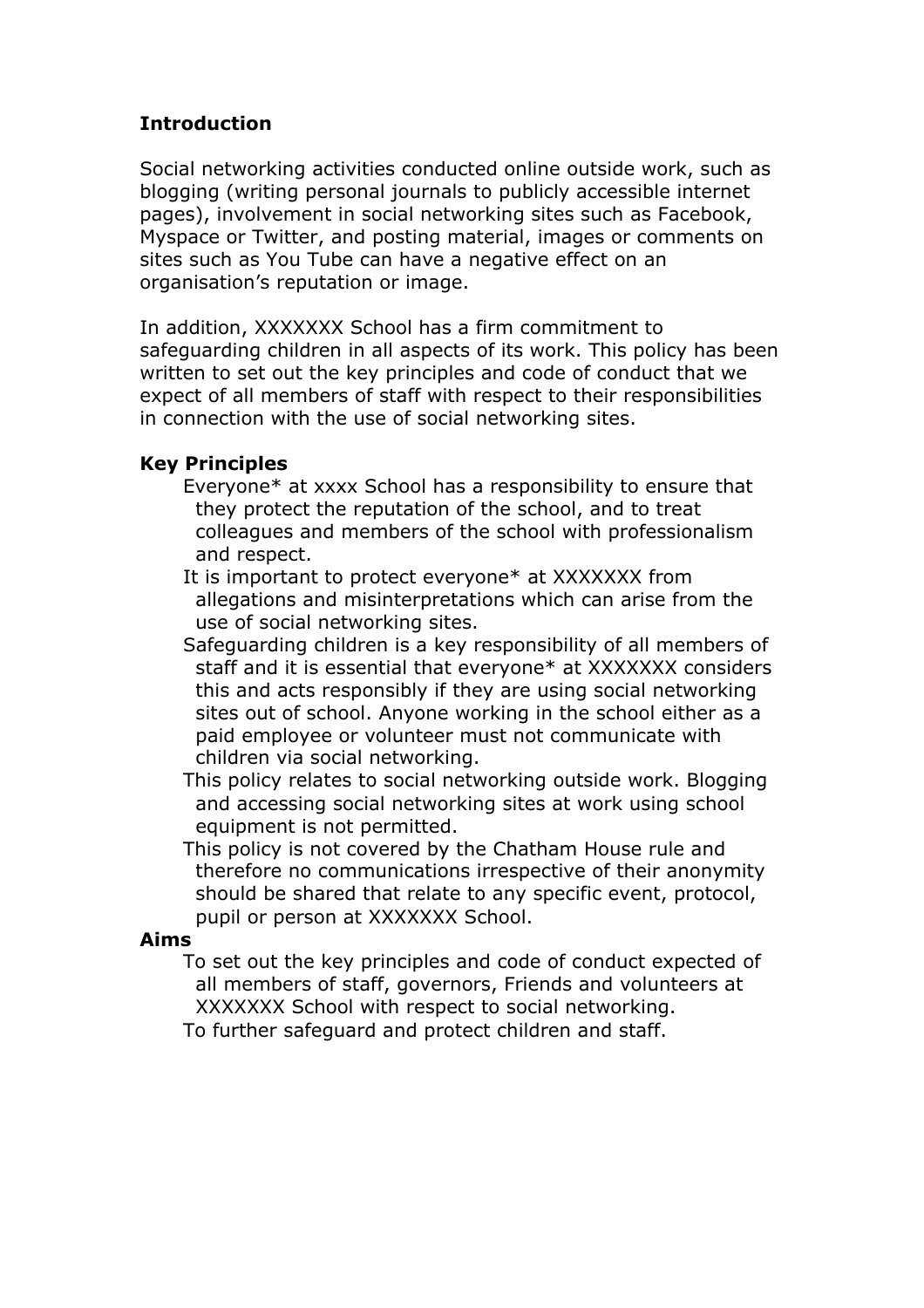## **Code of Conduct for Everyone\* at XXXXXXX School– Social Networking**

·

The following are **not considered acceptable** at XXXXXXX School:

 The use of the school's name, logo, or any other published material without written prior permission from the Headteacher. This applies to any published material including the internet or written documentation.

- The posting of any communication or images which links the school to any form of illegal conduct or which may damage the reputation of the school. This includes defamatory comments.
- The disclosure of confidential or business-sensitive information; or the disclosure of information or images that could compromise the security of the school.
- The posting of any images of employees, children, governors or anyone directly connected with the school whilst engaged in school activities.

### **In addition to the above everyone\* at XXXXXXX School must ensure that they:**

- Do not make any derogatory, defamatory, rude, threatening or inappropriate comments about the school, or anyone at or connected with the school.
- Use social networking sites responsibly and ensure that neither their personal/professional reputation, or the school's reputation is compromised by inappropriate postings.
- Are aware of the potential of on-line identity fraud and to be cautious when giving out personal information about themselves which may compromise their personal safety and security.

### **Potential and Actual Breaches of the Code of Conduct**

In instances where there has been a breach of the above Code of Conduct, the following will apply:

 Any breaches of this policy will be fully investigated. Where it is found that there has been a breach of the policy this may result in action being taken under the Disciplinary Procedure.